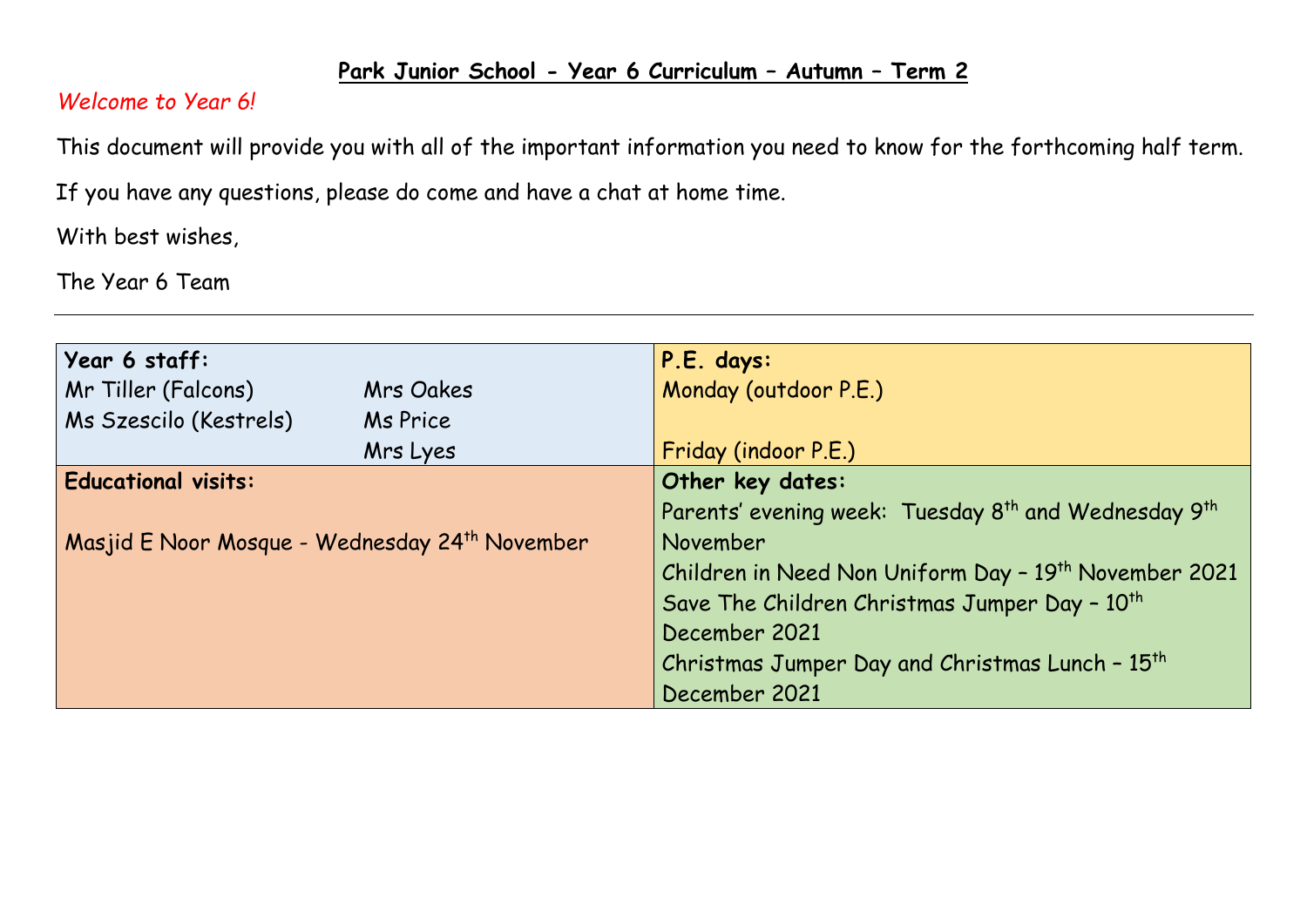| English                                                                                                                                                                                                                                                                                                                                                                                                                                                                                                                                                                                                                                                                                                                          |  | Maths                                                                                                                                                                                                                                                                                                                                                                                                                                                                                                                                                                      |  | <b>Science</b>                                                                                                                                                                                                                                                                                                                                                                                                                                                                                                                                          |  |
|----------------------------------------------------------------------------------------------------------------------------------------------------------------------------------------------------------------------------------------------------------------------------------------------------------------------------------------------------------------------------------------------------------------------------------------------------------------------------------------------------------------------------------------------------------------------------------------------------------------------------------------------------------------------------------------------------------------------------------|--|----------------------------------------------------------------------------------------------------------------------------------------------------------------------------------------------------------------------------------------------------------------------------------------------------------------------------------------------------------------------------------------------------------------------------------------------------------------------------------------------------------------------------------------------------------------------------|--|---------------------------------------------------------------------------------------------------------------------------------------------------------------------------------------------------------------------------------------------------------------------------------------------------------------------------------------------------------------------------------------------------------------------------------------------------------------------------------------------------------------------------------------------------------|--|
| Linking to our R.E. topic of Islam, we will begin a<br>new class book: 'Other words for home' by<br>Jasmine Warga, which explores the experience of<br>a Syrian refugee. We will write explanation texts<br>about the design of mosques to link with our visit<br>to Masjid E Noor in Gloucester, and will delve into<br>a variety of poetry. The focus on the children's<br>grammar and punctuation knowledge will continue,<br>with a particular look at the variety of present and<br>past tenses.<br>What can we do at home?<br>Another text we have considered covering is<br>'Amina's Song' by Hena Khan, which also explores<br>cultural identity. This would be a good one for<br>more confident readers to try at home. |  | In maths this term, Year 6 will be<br>particularly focused on fractions. This is<br>among the most challenging parts of the<br>Year 6 maths curriculum, so we will spend a<br>lot of time exploring the variety of ways<br>that the children have to approach the<br>topic.<br>What can we do at home?<br>As ever, cooking and food is an excellent<br>way into understanding maths. Dividing<br>quantities at home into halves quarters and<br>thirds will help the children picture their<br>mathematical understanding much more<br>clearly - and hopefully be fun too! |  | This term's science we look at light - beginning<br>by recapping the children's learning from Year<br>3. The key bit of understanding for Y6 is that<br>light travels in straight lines, so experiments<br>will revolve around exploring this. We will<br>explore fraction, use prisms and experiment<br>with creating shadows.<br>What can we do at home?<br>There are lots of fun experiments you can do<br>at home around light - particularly around<br>refraction. Why not have a look on Pinterest<br>and set up some investigations of your own! |  |
| R.E.                                                                                                                                                                                                                                                                                                                                                                                                                                                                                                                                                                                                                                                                                                                             |  | <b>Creative Arts</b>                                                                                                                                                                                                                                                                                                                                                                                                                                                                                                                                                       |  | Wider curriculum                                                                                                                                                                                                                                                                                                                                                                                                                                                                                                                                        |  |
| Religious Education (R.E.) is our whole school<br>focus for this term, and in Year 6 we will be<br>looking at Islam. We will find out about the<br>geography of the Islamic world, learn more about<br>the festival of Mawlid and explore what it's like to<br>be a Muslim in multicultural Britain.                                                                                                                                                                                                                                                                                                                                                                                                                             |  | Linking to our wider theme of Islam, our art<br>lessons will look at the use of intricate<br>patterns and designs in mosques and Islamic<br>texts. The children will recreate well known<br>examples, then create their own versions<br>using a variety of media.                                                                                                                                                                                                                                                                                                          |  | In French, we will continue with our theme of<br>vocabulary from around school, including<br>classrooms and lessons. Computing lessons will<br>look at online safety and how we can navigate<br>social media responsibly.<br>What can we do at home?                                                                                                                                                                                                                                                                                                    |  |